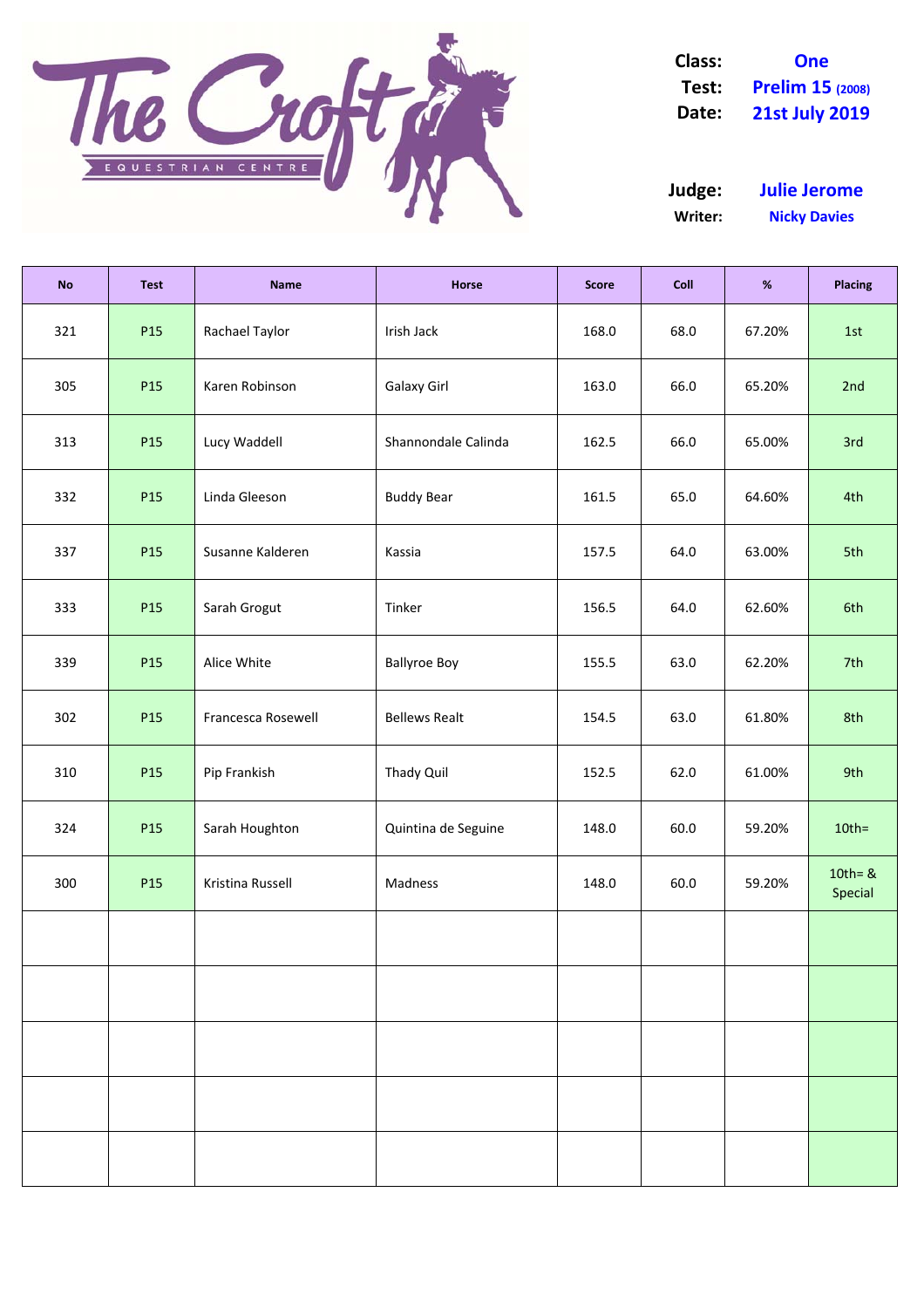

**Class: Two Test: Prelim 17A (2017) Date: 21st July 2019**

**Writer: Nicky Davies Judge: Julie Jerome**

| <b>No</b> | <b>Test</b> | <b>Name</b>      | Horse             | <b>Score</b> | Coll | $\%$   | <b>Placing</b>   |
|-----------|-------------|------------------|-------------------|--------------|------|--------|------------------|
| 305       | <b>P17A</b> | Karen Robinson   | Galaxy Girl       | 186.5        | 65.0 | 64.31% | 1st              |
| 333       | <b>P17A</b> | Sarah Grogut     | Tinker            | 186.0        | 64.0 | 64.14% | 2nd              |
| 321       | <b>P17A</b> | Rachael Taylor   | Irish Jack        | 185.0        | 65.0 | 63.79% | 3rd              |
| 327       | <b>P17A</b> | Jenny Kemp       | Risk              | 184.0        | 64.0 | 63.45% | 4th              |
| 306       | <b>P17A</b> | Claire Jackson   | Hartpury Savannah | 182.5        | 63.0 | 62.93% | 5th              |
| 303       | <b>P17A</b> | Michelle Collard | Coy Boy           | 181.5        | 64.0 | 62.59% | 6th              |
| 334       | <b>P17A</b> | Emma Smith       | Jarosa Eclipse    | 179.5        | 63.0 | 61.90% | 7th              |
| 304       | <b>P17A</b> | Gemma Parkes     | Star Glow         | 179.0        | 63.0 | 61.72% | 8th              |
| 336       | <b>P17A</b> | Megan Hawkins    | A Few Kind words  | 177.0        | 61.0 | 61.03% | 9th &<br>Special |
|           |             |                  |                   |              |      |        |                  |
|           |             |                  |                   |              |      |        |                  |
|           |             |                  |                   |              |      |        |                  |
|           |             |                  |                   |              |      |        |                  |
|           |             |                  |                   |              |      |        |                  |
|           |             |                  |                   |              |      |        |                  |
|           |             |                  |                   |              |      |        |                  |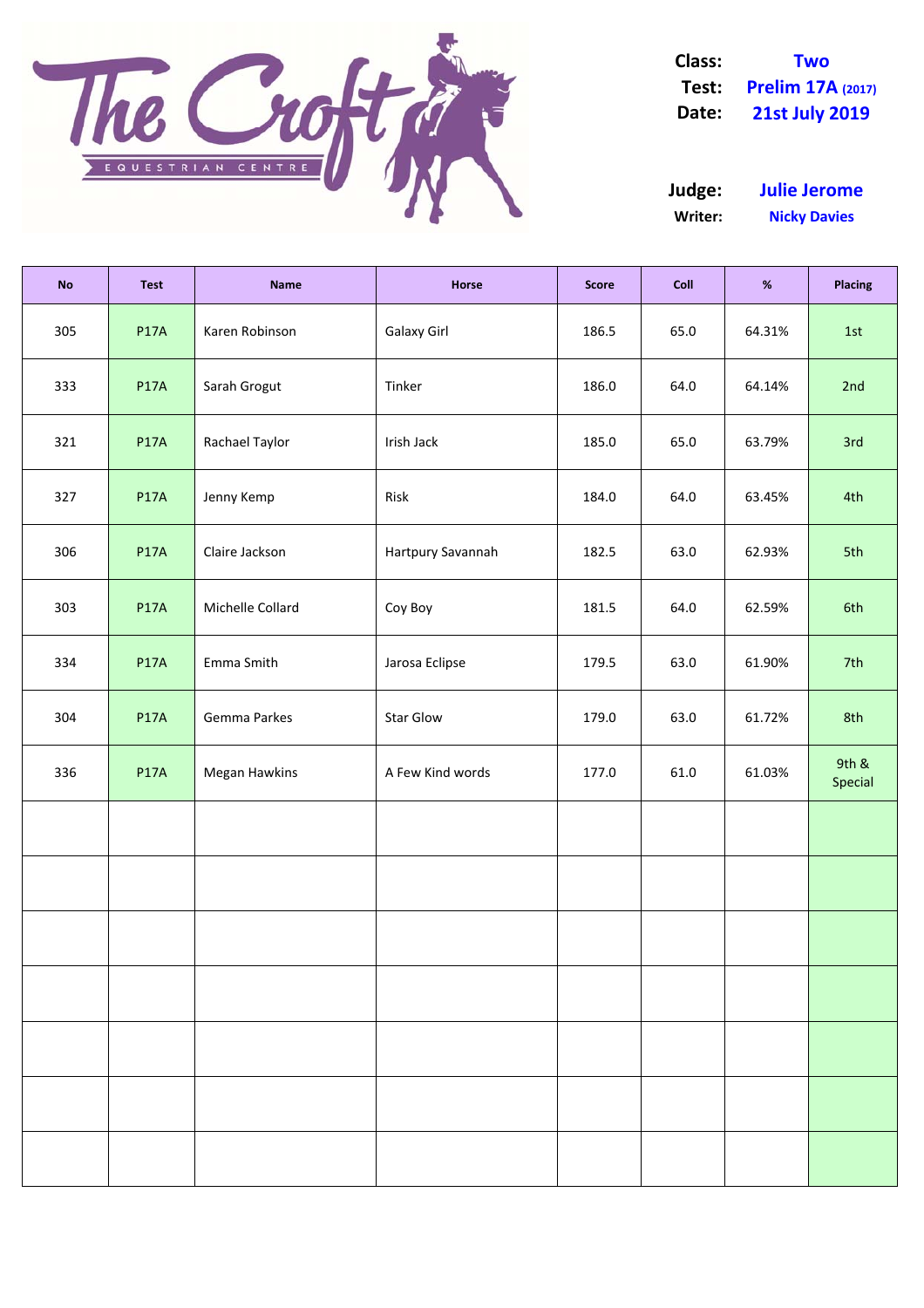

**Class: Three Test: Novice 22 (2007) Date: 21st July 2019**

**Writer: Liz Rushton Judge: Monica Durrant**

| <b>No</b> | <b>Test</b> | <b>Name</b>       | Horse                   | <b>Score</b> | Coll | $\%$   | <b>Placing</b> |
|-----------|-------------|-------------------|-------------------------|--------------|------|--------|----------------|
| 328       | N22         | Carrie Passmore   | Miners Gold             | 213.0        | 57.0 | 73.45% | 1st            |
| 303       | N22         | Michelle Collard  | Coy Boy                 | 204.5        | 56.0 | 70.52% | 2nd            |
| 306       | N22         | Claire Jackson    | Hartpury Savannah       | 201.0        | 55.0 | 69.31% | 3rd            |
| 320       | N22         | Alanna Mccoy-Page | Uisce Babha             | 197.0        | 52.0 | 67.93% | 4th            |
| 330       | N22         | Henrietta Shone   | Toffee II               | 191.0        | 52.0 | 65.86% | 5th            |
| 334       | N22         | Emma Smith        | Jarosa Eclipse          | 187.5        | 51.0 | 64.66% | 6th            |
| 322       | N22         | Gary Yeoman       | Wolfegang Mayday Melody | 185.5        | 48.0 | 63.97% | 7th            |
|           |             |                   |                         |              |      |        |                |
|           |             |                   |                         |              |      |        |                |
|           |             |                   |                         |              |      |        |                |
|           |             |                   |                         |              |      |        |                |
|           |             |                   |                         |              |      |        |                |
|           |             |                   |                         |              |      |        |                |
|           |             |                   |                         |              |      |        |                |
|           |             |                   |                         |              |      |        |                |
|           |             |                   |                         |              |      |        |                |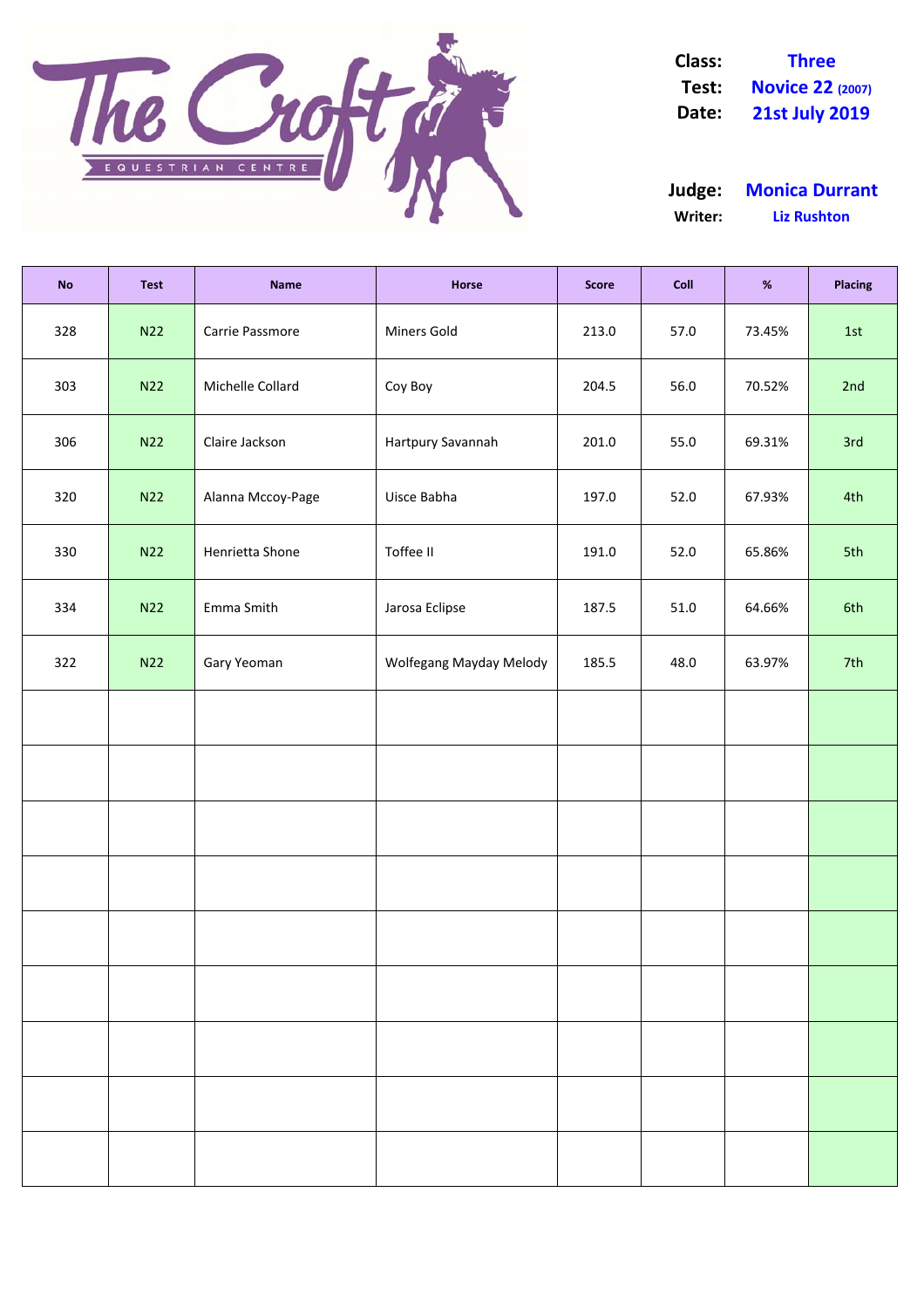

**Class: Four Test: Novice 23 (2012) Date: 21st July 2019**

**Writer: Liz Rushton Judge: Monica Durrant**

| <b>No</b> | <b>Test</b> | <b>Name</b>            | Horse                       | <b>Score</b> | Coll | $\%$   | <b>Placing</b>   |
|-----------|-------------|------------------------|-----------------------------|--------------|------|--------|------------------|
| 315       | <b>N23</b>  | Sam Muzeen             | Edmar lanto                 | 176.5        | 41.0 | 73.54% | 1st              |
| 320       | <b>N23</b>  | Alanna Mccoy-Page      | Uisce Babha                 | 169.5        | 40.5 | 70.63% | 2nd              |
| 308       | <b>N23</b>  | <b>Bryony Crowther</b> | Violante del Ferro          | 167.0        | 41.0 | 69.58% | 3rd &<br>Special |
| 301       | <b>N23</b>  | Ursula Treadgold       | Tyler II                    | 166.5        | 40.0 | 69.38% | 4th              |
| 314       | <b>N23</b>  | Gemma Hughes           | <b>Opposition Real Deal</b> | 165.5        | 40.5 | 68.96% | 5th              |
| 323       | <b>N23</b>  | Gary Yeoman            | Wolfegang Mayday Melody     | 163.0        | 40.5 | 67.92% | 6th              |
| 338       | <b>N23</b>  | Clare Griffin          | Rockwood Rosie              | 162.5        | 37.5 | 67.71% | 7th              |
| 311       | <b>N23</b>  | Amy Aufiero            | Celeste V                   | 161.5        | 38.5 | 67.29% | 8th              |
| 326       | <b>N23</b>  | Vicky White            | Danaway Royal Ransom        | 159.5        | 38.0 | 66.46% | 9th              |
|           |             |                        |                             |              |      |        |                  |
|           |             |                        |                             |              |      |        |                  |
|           |             |                        |                             |              |      |        |                  |
|           |             |                        |                             |              |      |        |                  |
|           |             |                        |                             |              |      |        |                  |
|           |             |                        |                             |              |      |        |                  |
|           |             |                        |                             |              |      |        |                  |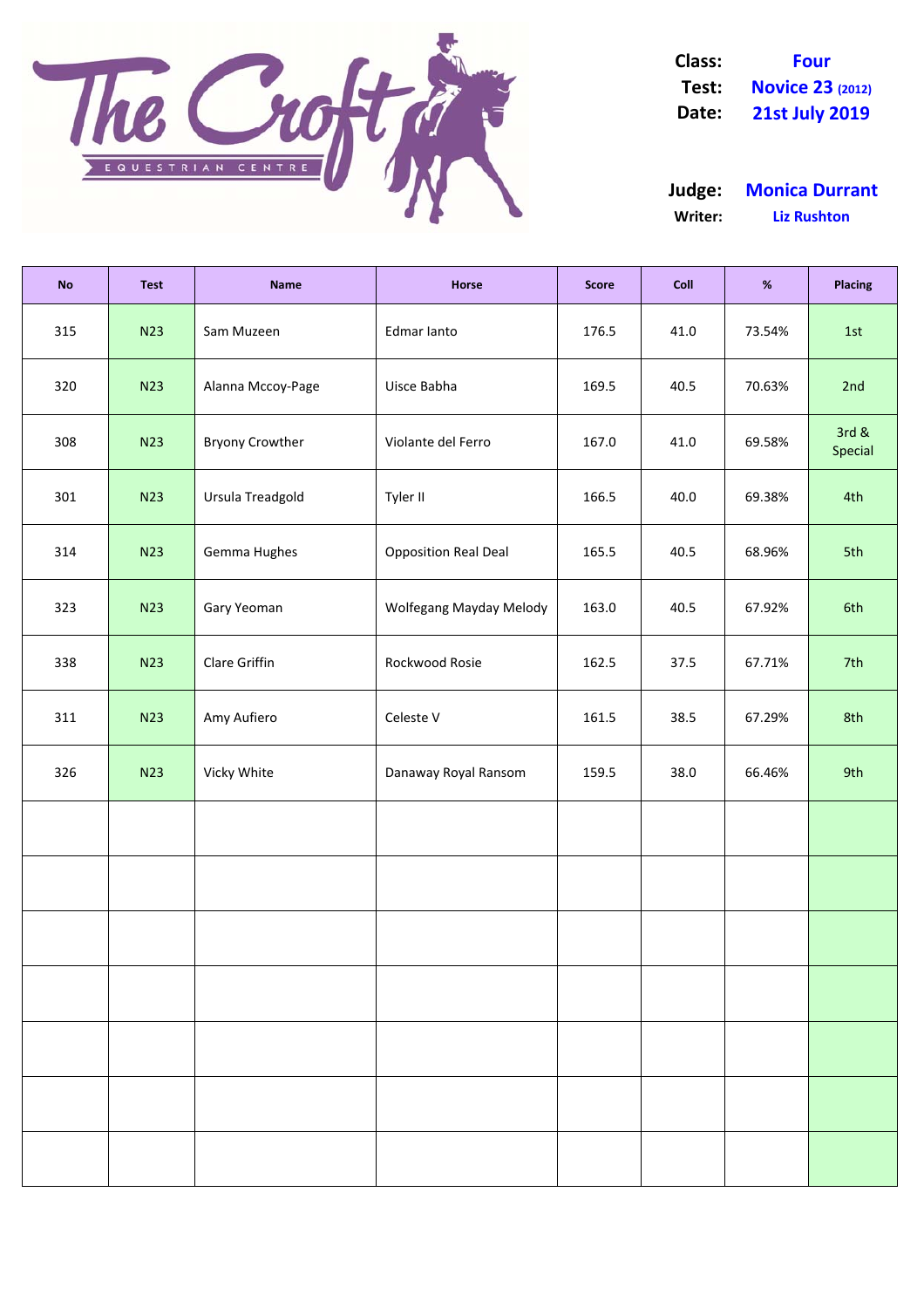

**Class: Five Test: Elementary 53 (2007) Date: 21st July 2019**

**Writer: Liz Rushton Judge: Monica Durrant**

| <b>No</b> | <b>Test</b> | <b>Name</b>          | Horse                | <b>Score</b> | Coll | $\%$   | <b>Placing</b>      |
|-----------|-------------|----------------------|----------------------|--------------|------|--------|---------------------|
| 335       | E53         | Davina Reid-Phillips | Dettori II           | 234.0        | 54.0 | 68.82% | 1st                 |
| 301       | E53         | Ursula Treadgold     | Tyler II             | 228.0        | 53.0 | 67.06% | 2 $nd &$<br>Special |
| 325       | E53         | Marcia Bowden        | Not a Patch on Me    | 222.5        | 52.0 | 65.44% | 3rd                 |
| 338       | E53         | Clare Griffin        | Rockwood Rosie       | 222.0        | 50.0 | 65.29% | 4th                 |
| 311       | E53         | Amy Aufiero          | Celeste V            | 221.0        | 51.0 | 65.00% | 5th                 |
| 319       | E53         | Abi Richardson       | <b>Dreaming Tina</b> | 220.0        | 51.0 | 64.71% | 6th                 |
| 340       | E53         | Gary Yeoman          | Hamilton             | 215.5        | 51.0 | 63.38% | 7th                 |
| 326       | E53         | Vicky White          | Danaway Royal Ransom | 214.5        | 51.0 | 63.09% | 8th                 |
| 331       | E53         | Harriet Gough        | Rose                 | 187.0        | 49.0 | 55.00% | 9th                 |
|           |             |                      |                      |              |      |        |                     |
|           |             |                      |                      |              |      |        |                     |
|           |             |                      |                      |              |      |        |                     |
|           |             |                      |                      |              |      |        |                     |
|           |             |                      |                      |              |      |        |                     |
|           |             |                      |                      |              |      |        |                     |
|           |             |                      |                      |              |      |        |                     |